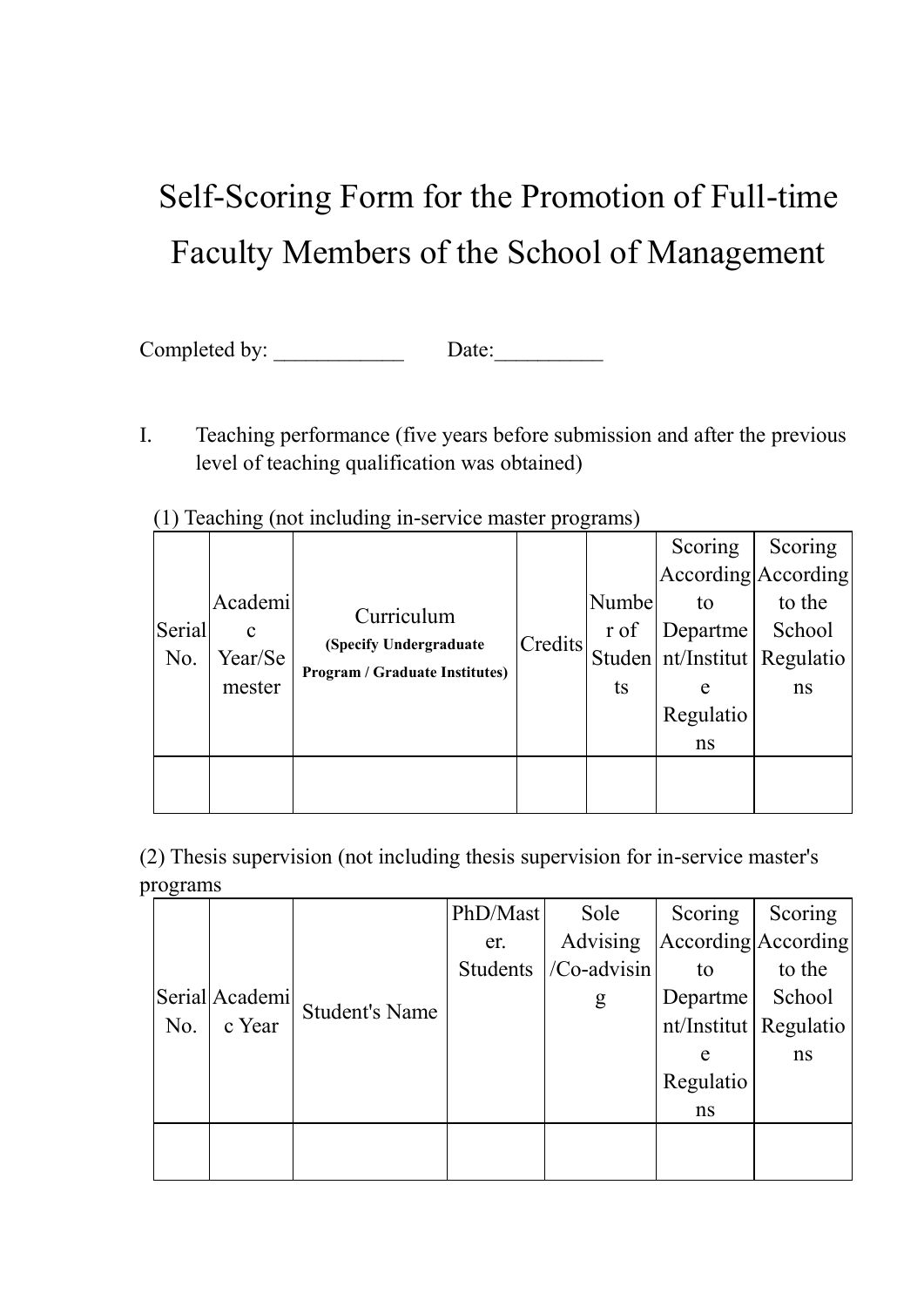# (3) Administrative position at the University

| Serial<br>No. |        |          | Scoring                                   | Scoring |
|---------------|--------|----------|-------------------------------------------|---------|
|               |        |          | According According                       |         |
|               |        |          | to<br>Departme<br>nt/Institut   Regulatio | to the  |
|               | Period | Position |                                           | School  |
|               |        |          |                                           |         |
|               |        |          | e                                         | ns      |
|               |        |          | Regulatio                                 |         |
|               |        |          | ns                                        |         |
|               |        |          |                                           |         |
|               |        |          |                                           |         |

# (4) Production of teaching materials

| Serial<br>No. |                                                | Scoring                 | Scoring |
|---------------|------------------------------------------------|-------------------------|---------|
|               |                                                | According According     |         |
|               |                                                | to                      | to the  |
|               | Title of Textbook (Including Publication Date) | Departme                | School  |
|               |                                                | nt/Institut   Regulatio |         |
|               |                                                | e                       | ns      |
|               |                                                | Regulatio               |         |
|               |                                                | ns                      |         |
|               |                                                |                         |         |
|               |                                                |                         |         |

# (5) Teaching seniority

| <b>Calculation Period</b> | Scoring According to Scoring According<br>Department/Institute<br>Regulations | to the School<br>Regulations |
|---------------------------|-------------------------------------------------------------------------------|------------------------------|
|                           |                                                                               |                              |

Teaching performance score.

1. Scoring according to department (institute) regulations: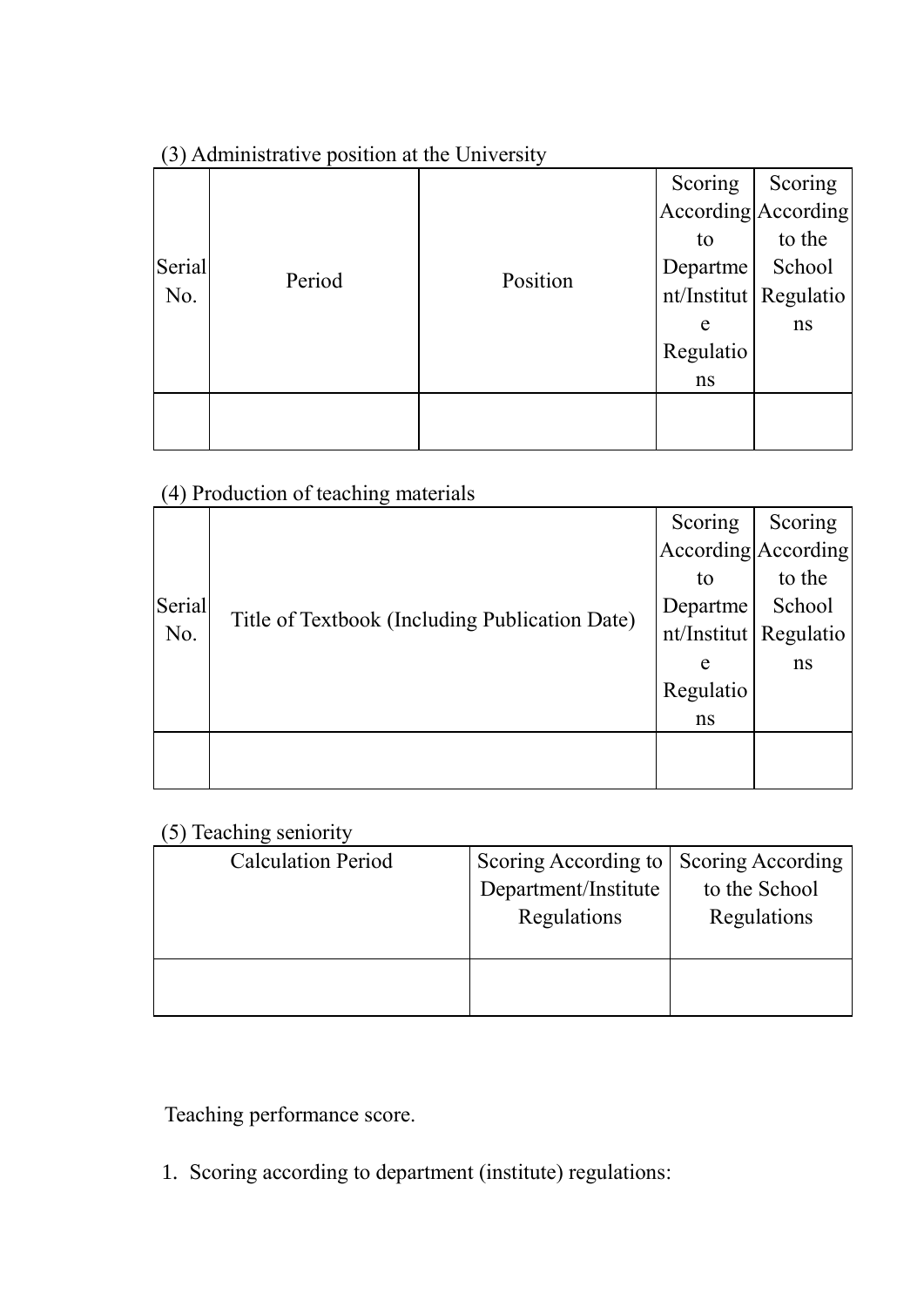Raw score:  $(1)+(2)+(3)+(4)+(5) =$  points Actual score:

- 2. Scoring according to the School regulations: Raw score:  $(1)+(2)+(3)+(4)+(5)$ = \_\_\_\_\_\_\_\_\_\_\_ points Actual score.
- II. Research performance (five years before submission and after the previous level of teaching qualification was obtained) (1) Journals and papers

| $\sqrt{2}$ |                                                                                |           |             |                        |         |
|------------|--------------------------------------------------------------------------------|-----------|-------------|------------------------|---------|
|            |                                                                                |           |             | Scoring                | Scoring |
|            | Title of the Work                                                              |           |             | According According    |         |
| Serial     |                                                                                | Place of  | Journal     | to                     | to the  |
|            | (Including the Author, Journal of<br>Publication, and Year, Month, and Page of | Publicati |             | Departme               | School  |
| No.        |                                                                                | on        | <b>Type</b> | nt/Institute Regulatio |         |
|            | the Publication)                                                               |           |             | Regulatio              | ns      |
|            |                                                                                |           |             | ns                     |         |
|            |                                                                                |           |             |                        |         |
|            |                                                                                |           |             |                        |         |
|            |                                                                                |           |             |                        |         |
|            |                                                                                |           |             |                        |         |

(2 Research projects (only those reported to the employing unit) (3 points per project per year)

|        |                                          |         | Scoring     | Scoring            |
|--------|------------------------------------------|---------|-------------|--------------------|
|        |                                          |         | According   | According          |
| Serial | Project Title                            | Project | to          | to the             |
| No.    | (Including the Project Period and Roles) | Amount  | Department  | School             |
|        |                                          |         | /Institute  | <b>Regulations</b> |
|        |                                          |         | Regulations |                    |
|        |                                          |         |             |                    |
|        |                                          |         |             |                    |

Research performance score.

1. Scoring according to departmental (institute) regulations: Raw score:  $(1) + (2) =$  points Actual score: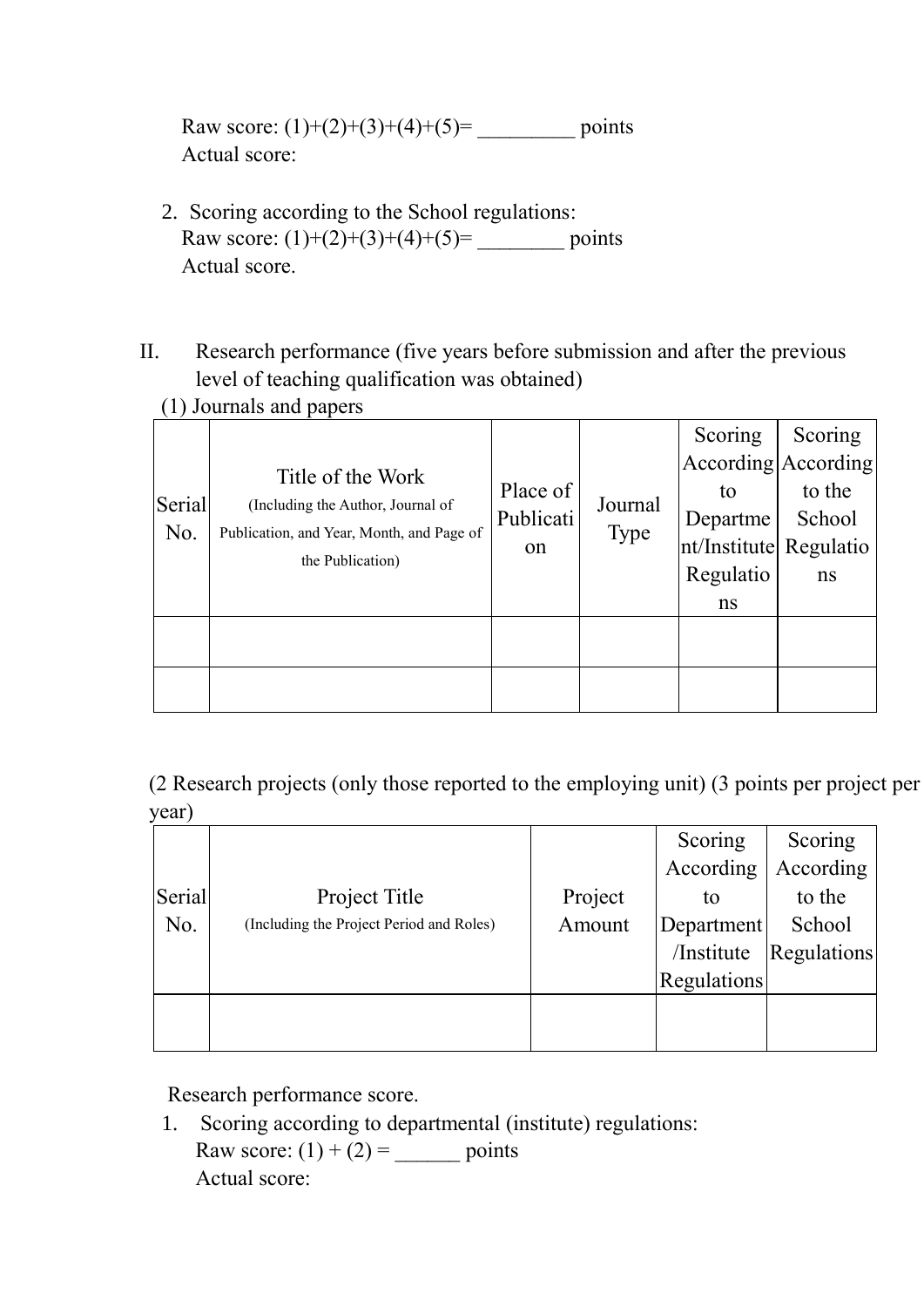2. Scoring according to the School regulations: Raw score:  $(1) + (2) =$  points Actual score:

- III. Counseling and service performance (five years before submission and after the previous level of teaching qualification was obtained)
	- (1) University and school level committees (up to 8 points in total)

|     | Academi        |           | Scoring                       | Scoring     |
|-----|----------------|-----------|-------------------------------|-------------|
|     | Serial c Year/ |           | According to $ $ According to |             |
| No. | Semeste        | Committee | Department/I the School       |             |
|     |                |           | nstitute                      | Regulations |
|     |                |           | Regulations                   |             |
|     |                |           |                               |             |
|     |                |           |                               |             |

1. Permanent/special committees at the University or School level

 2. Provisional mission-oriented committees at the University or School level (please attach supporting materials such as meeting minutes or achievement materials)

|     | Academi       |           | Scoring                 | Scoring                   |
|-----|---------------|-----------|-------------------------|---------------------------|
|     | Serial c Year |           |                         | According to According to |
| No. | Semeste       | Committee | Department/I the School |                           |
|     |               |           | nstitute                | Regulations               |
|     |               |           | Regulations             |                           |
|     |               |           |                         |                           |
|     |               |           |                         |                           |

(2) Organizing external seminars, workshops and training courses (up to 8 points)

|     |         | Serial Academi Name of Seminars, Workshops, Training Scoring Scoring Scoring Scoring Scoring Scoring Scoring Scoring Scoring Scoring Scoring Scoring Scoring Scoring Scoring Scoring Scoring Scoring Scoring Scoring Scoring S |        |
|-----|---------|--------------------------------------------------------------------------------------------------------------------------------------------------------------------------------------------------------------------------------|--------|
| No. |         |                                                                                                                                                                                                                                |        |
|     | Semeste | Courses                                                                                                                                                                                                                        | to the |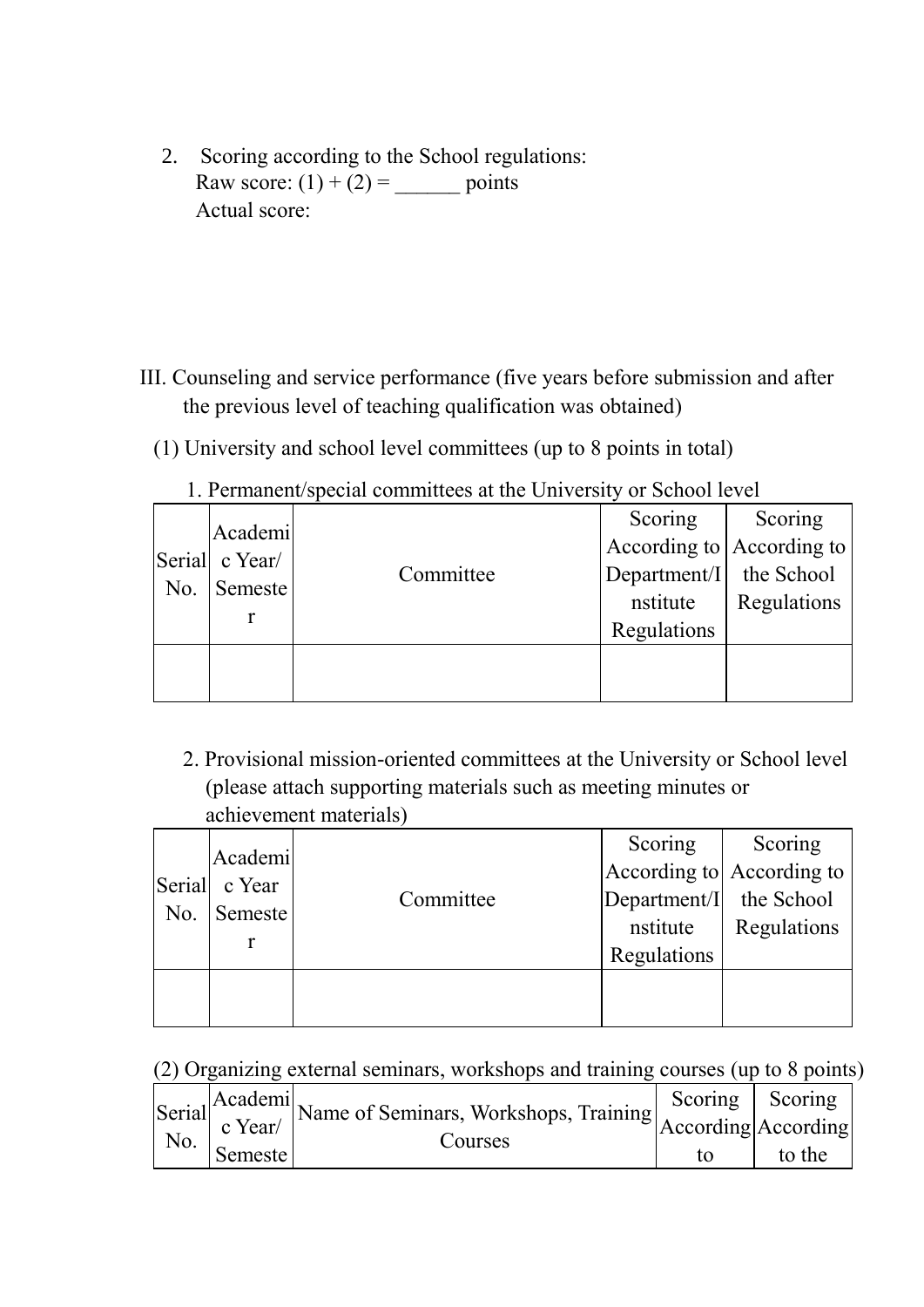| r |           |                                          |
|---|-----------|------------------------------------------|
|   |           | Departme School<br>nt/Institut Regulatio |
|   | e         | ns                                       |
|   | Regulatio |                                          |
|   | ns        |                                          |
|   |           |                                          |
|   |           |                                          |

(3) Laboratories at the level of the School of Management (up to 8 points)

|     |                |                    | ╰╶┸<br>л.<br>Scoring | Scoring                 |
|-----|----------------|--------------------|----------------------|-------------------------|
|     |                |                    |                      | According According     |
|     | Academi        |                    | to                   | to the                  |
|     | Serial c Year/ | Name of Laboratory | Departme             | School                  |
| No. | Semeste        |                    |                      | nt/Institut   Regulatio |
|     | $\mathbf r$    |                    | e                    | ns                      |
|     |                |                    | Regulatio            |                         |
|     |                |                    | ns                   |                         |
|     |                |                    |                      |                         |
|     |                |                    |                      |                         |

#### (4) Hosting national academic conferences (up to 8 points)

| $\sqrt{2}$ |             |                             |                         |                     |
|------------|-------------|-----------------------------|-------------------------|---------------------|
|            |             |                             | Scoring                 | Scoring             |
|            |             |                             |                         | According According |
|            | Academi     |                             | to                      | to the              |
| Serial     | $c$ Year/   | Name of Academic Conference | Departme                | School              |
| No.        | Semeste     | (Including the Time)        | nt/Institut   Regulatio |                     |
|            | $\mathbf r$ |                             | e                       | ns                  |
|            |             |                             | Regulatio               |                     |
|            |             |                             | ns                      |                     |
|            |             |                             |                         |                     |
|            |             |                             |                         |                     |

(5) Serving as a student advisor or all kinds of special tutor in the Academic Affairs Office (up to 8 points)

|  | Academi        |       |           | Discussi | Receipt of               | Scoring Scoring   |       |
|--|----------------|-------|-----------|----------|--------------------------|-------------------|-------|
|  | Serial c Year/ | Class | Number of | ons      | Excellent                | According Accordi |       |
|  | No. Semeste    |       | students  | frequenc | Student                  | tο                | ng to |
|  |                |       |           |          | Advisor/Special Departme |                   | the   |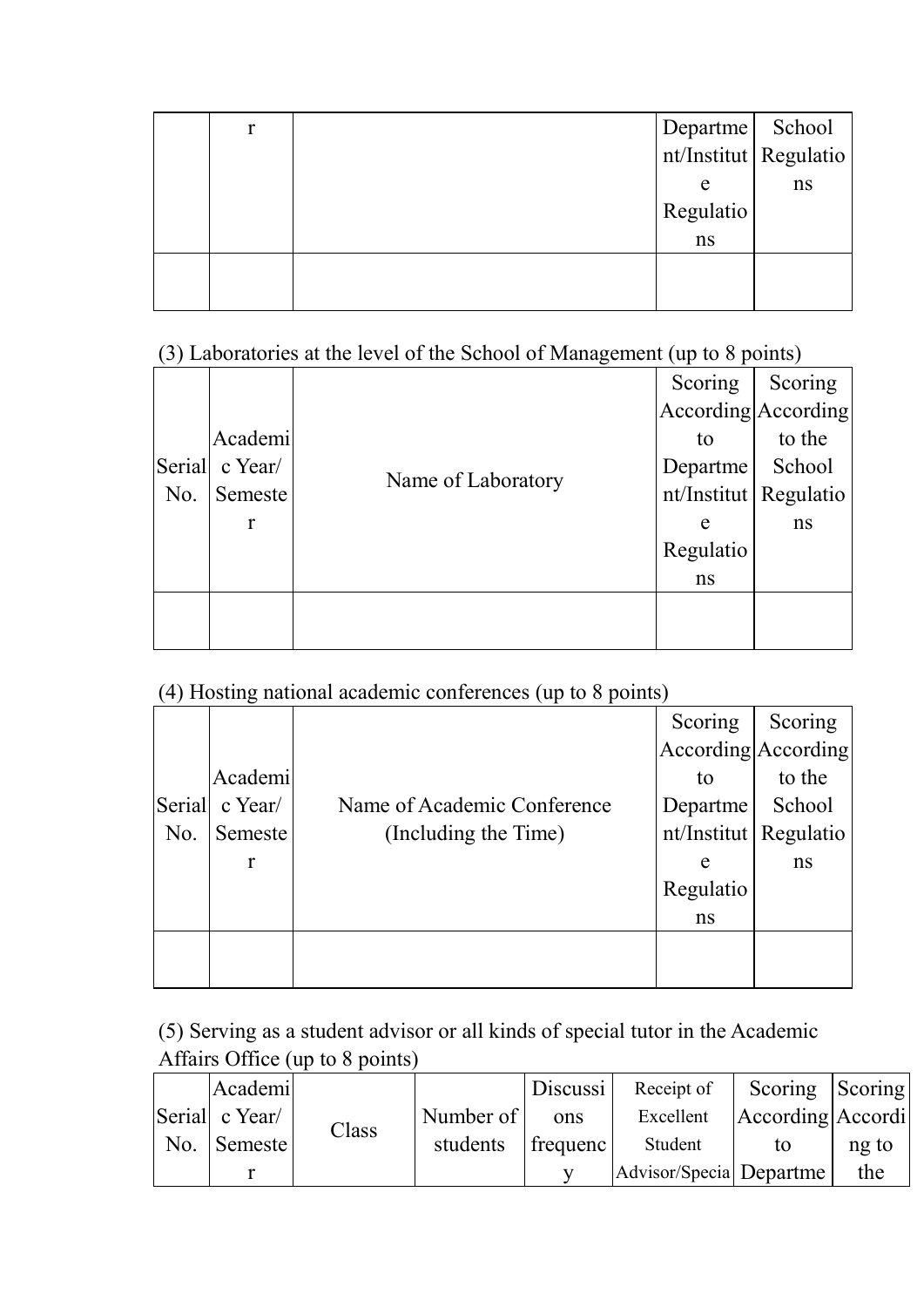|                                              |             |                |  |              |                               |           | 1 Tutor Awards   nt/Institute   School<br>Regulatio Regulat |      |
|----------------------------------------------|-------------|----------------|--|--------------|-------------------------------|-----------|-------------------------------------------------------------|------|
|                                              |             |                |  |              |                               |           | ns                                                          | ions |
|                                              |             |                |  |              | $\square$ Yes<br>$\square$ No |           |                                                             |      |
| (5) Administrative position (up to 8 points) |             |                |  |              |                               |           |                                                             |      |
|                                              |             |                |  |              |                               | Scoring   | Scoring                                                     |      |
|                                              |             |                |  |              |                               |           | According According                                         |      |
|                                              | Academi     |                |  |              |                               | to        | to the                                                      |      |
| Serial                                       | $c$ Year/   | Administrative |  | Contribution |                               |           | School<br>Departme                                          |      |
| No.                                          | Semeste     | Position       |  |              |                               |           | nt/Institut   Regulatio                                     |      |
|                                              | $\mathbf r$ |                |  |              |                               | e         | ns                                                          |      |
|                                              |             |                |  |              |                               | Regulatio |                                                             |      |
|                                              |             |                |  |              |                               | ns        |                                                             |      |
|                                              |             |                |  |              |                               |           |                                                             |      |

(7 Department (institute) services (up to 5 points)

(8) Service as the lead author of a cross-unit collaborative project or responsibility for promoting the development of School-wide work (up to 5 points) (Please attach the track record form)

|        |          |                                      | Scoring                 | Scoring |
|--------|----------|--------------------------------------|-------------------------|---------|
|        |          |                                      | According According     |         |
|        | Academic | Name of Collaborative                | to                      | to the  |
| Serial | Year/    | Project/Responsibility for Promoting | Departme                | School  |
| No.    | Semester | School-wide Work                     | nt/Institut   Regulatio |         |
|        |          |                                      | e                       | ns      |
|        |          |                                      | Regulatio               |         |
|        |          |                                      | ns                      |         |
|        |          |                                      |                         |         |
|        |          |                                      |                         |         |

Counseling and service performance score:

1. Scoring according to department (institute) regulations: Raw score:  $(1)+(2)+(3)+(4)+(5)+(6)+(7)+(8)$ = \_\_\_\_\_\_\_ points Actual score: